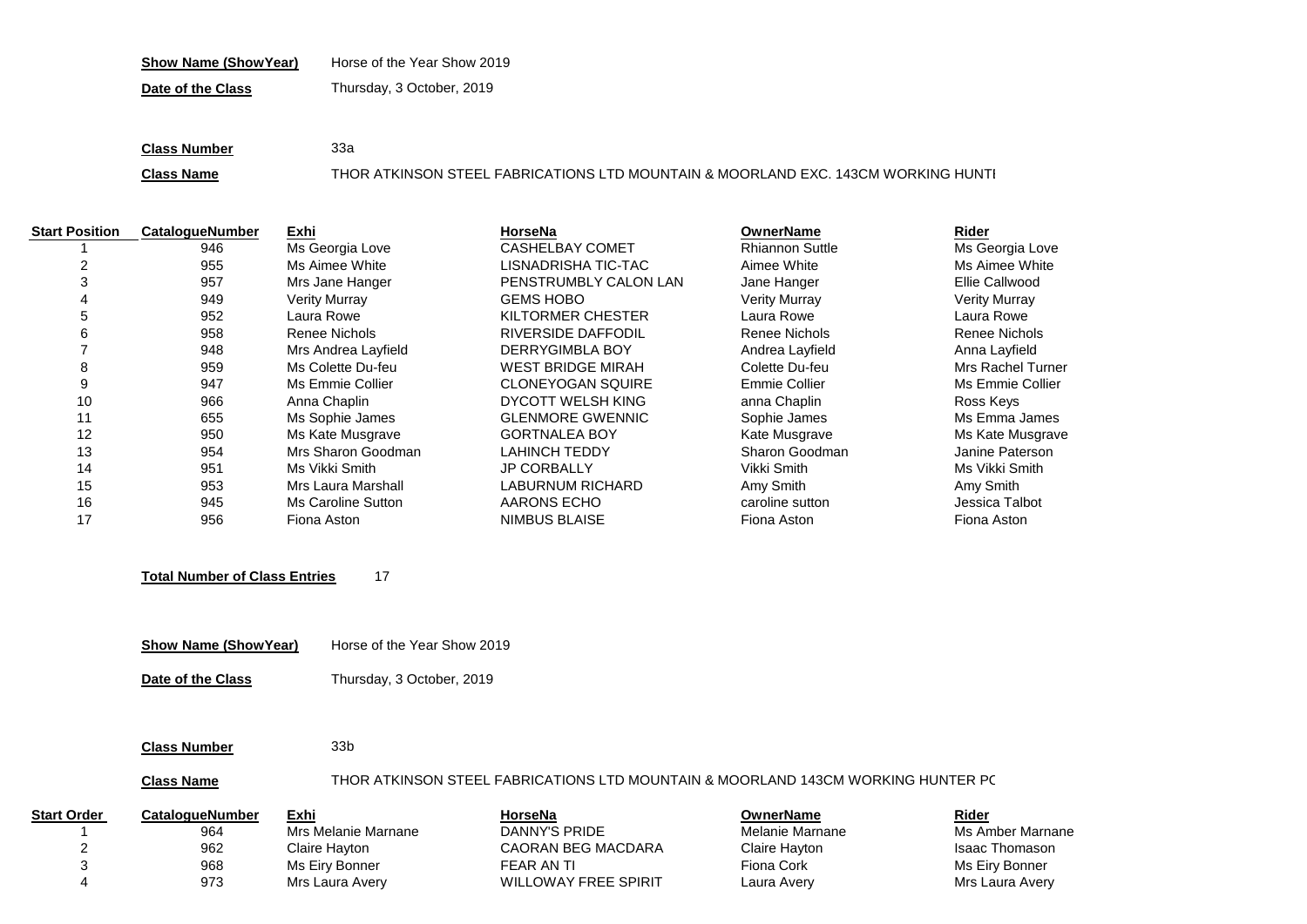| 5       | 659 | Ms Samantha Roberts      | <b>MANOR GLEN</b>          | <b>Robert Lemieux</b> | Ms Samantha Roberts |
|---------|-----|--------------------------|----------------------------|-----------------------|---------------------|
| 6       | 961 | Victoria Oakes           | <b>CAIRNS FERGUS</b>       | Victoria Oakes        | Victoria Oakes      |
|         | 970 | Jo Callwood              | <b>HAZELROCK CRUISE</b>    | Claire Lacy           | Ellie Callwood      |
| 8       | 974 | Kirsty Aird              | WOODBANK SMOKEY SAM        | cheryl Mackintosh     | Kirsty Aird         |
| 9       | 969 | Mr Ashley Bird           | <b>GWERNIAGO GETHIN</b>    | Ashley Bird           | Mr Ashley Bird      |
| 10      | 972 | Ms Caroline Sutton       | PEASEDOWN MADDISON         | caroline sutton       | Jessica Talbot      |
| 11      | 650 | Ms Victoria Casey        | FREDERIKSMINDE VOLCANO     | Victoria Casey        | Ms Victoria Casey   |
| $12 \,$ | 960 | Maggie Simons            | <b>BURGHWALLIS PAPRIKA</b> | Maggie Simons         | Maggie Simons       |
| 13      | 963 | Mrs Sarah Parker         | <b>CULMORE SILVER</b>      | Sarah Parker          | Mrs Sarah Parker    |
| 14      | 967 | Mrs Catherine Taylor     | <b>FAIRLIES RED FLARE</b>  | Emily Gaynor-Smith    | Emily Gaynor-smith  |
| 15      | 975 | Mr Wayne Jeffrey         | WOODFIELD JOVIAL JOKER     | wayne Jeffrey         | Mollie Mae Jeffrey  |
| 16      | 971 | <b>Ms Katie Bettison</b> | LETTERGESH BOBBY           | Katie Bettison        | Ms Katie Bettison   |

## **Total Number of Class Entries** 16

| Show Name (ShowYear) | Horse of the Year Show 2019 |  |  |
|----------------------|-----------------------------|--|--|
|                      |                             |  |  |

| Thursday, 3 October, 2019 |
|---------------------------|
|---------------------------|

# **Class Number** 33c

# **Class Name** THOR ATKINSON STEEL FABRICATIONS LTD MOUNTAIN & MOORLAND 133CM WORKING HUNTER PC

| <b>Start Position</b> | <b>CatalogueNumber</b> | Exhi                   | HorseNa                      | <b>OwnerName</b>      | Rider                     |
|-----------------------|------------------------|------------------------|------------------------------|-----------------------|---------------------------|
|                       | 980                    | Jodie Haywood          | <b>GLYNCEIRCH AMLYN</b>      | Jodie Haywood         | Jodie Haywood             |
|                       | 992                    | Ms Sarah Whitfield     | <b>WINTON RASCAL</b>         | Sarah Whitfield       | Ms Emily Locke            |
|                       | 976                    | <b>Kelly Capstick</b>  | AIGAS OF ACHNACARRY          | <b>Kelly Capstick</b> | Ms Aliya Khan             |
|                       | 985                    | Madam Ila Wingrove     | <b>MILFORD FAIR HONEYBEE</b> | Gill Callaghan        | Madam Ila Wingrove        |
|                       | 983                    | Andrea Pearman         | LOWNTHWAITE RIBAS            | Andrea Pearman        | Andrea Pearman            |
|                       | 978                    | Claire Pickering       | <b>BRONHEULOG HARVEY</b>     | Claire Pickering      | Ms Brooke Pickering       |
|                       | 977                    | Mrs Camilla Lanni      | <b>BIRKINBROOK ARABELLA</b>  | Camilla Lanni         | Coco Lanni                |
|                       | 984                    | Mrs Sarah Parker       | <b>MAIHEM FIRST EDITION</b>  | claire goddard        | Ms Martha Goddard         |
|                       | 987                    | Victoria Oakes         | ROSEBERRY MODEL MAN          | Tamara Heathcote      | Victoria Oakes            |
| 10                    | 979                    | Jacqueline Wharton     | <b>GAOTH</b>                 | Jacqueline Wharton    | <b>Elizabeth Etchells</b> |
| 11                    | 991                    | <b>Mrs Carly Yates</b> | <b>WELLBROW MINSTRAL</b>     | carly yates           | Mrs Carly Yates           |
| 12                    | 981                    | Samantha Herring       | <b>GWITHIAN GERAINT</b>      | Samantha Herring      | Eva Herring               |
| 13                    | 982                    | Mrs Charlotte Owen     | LLANARTH WINDSOR             | Charlotte Owen        | Ms Isabell Meyrick        |
| 14                    | 990                    | Ms Chloe Tyler         | <b>WELLBROW BUSTER</b>       | Chloe Tyler           | Ms Chloe Tyler            |
| 15                    | 989                    | Mr Ashley Bird         | STENNERSKEUGH GARRY          | Ashley Bird           | Mr Ashley Bird            |
| 16                    | 988                    | Mrs Katy Stock         | RUSHFIELD OH SO SMART        | katy stock            | Mrs Katy Stock            |
| 17                    | 986                    | Ms Leanne Mitchell     | MILLWOOD CHICO               | Leanne Mitchell       | Ms Leanne Mitchell        |

**Total Number of Class Entries** 17